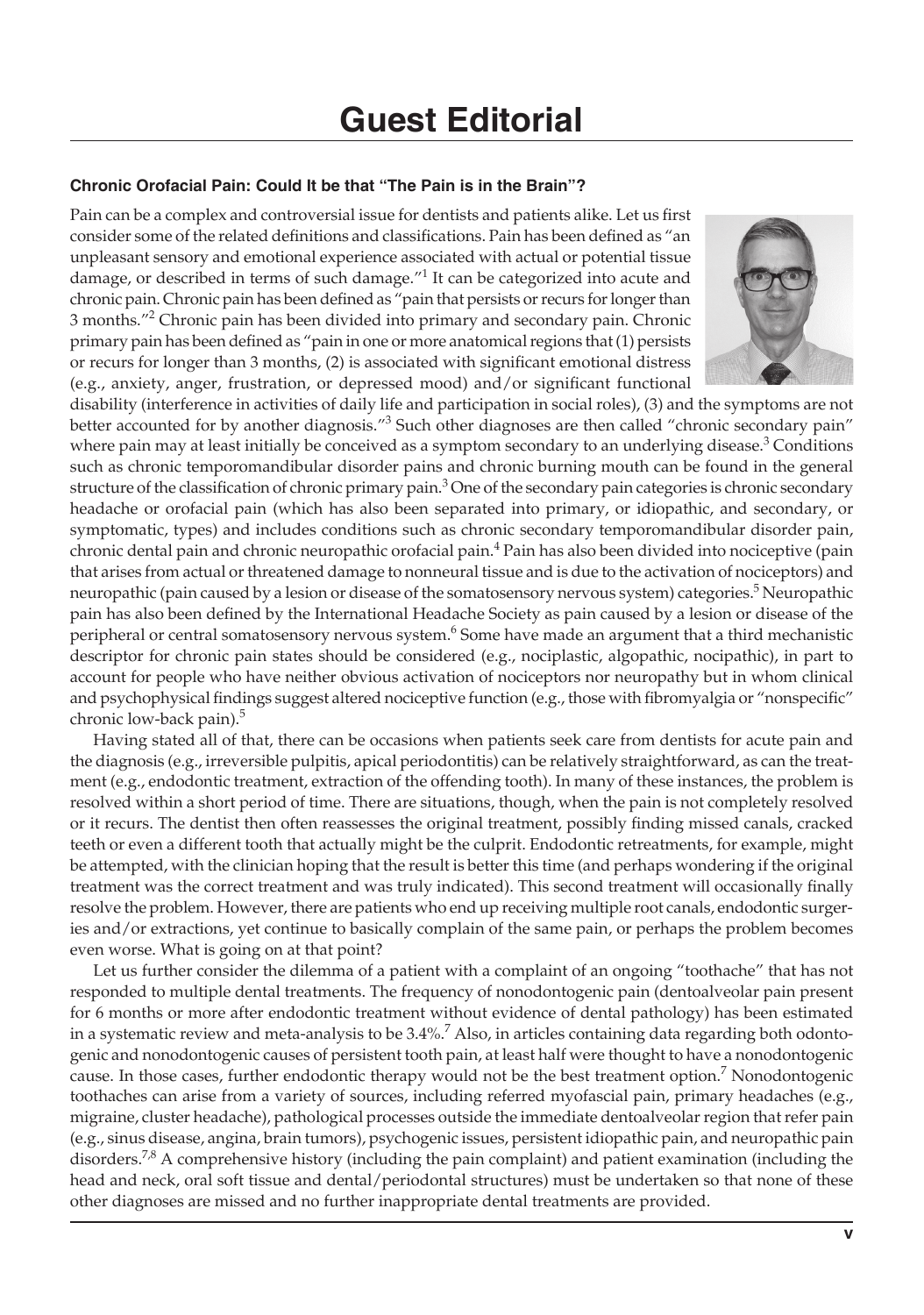Orofacial pain that is of neuropathic origin is a complex topic on its own (e.g., potentially involving mechanisms such as peripheral and central sensitization).<sup>9</sup> Several different conditions can fall into this category, including trigeminal neuralgia, herpes zoster and painful posttraumatic trigeminal neuropathy.<sup>8</sup> Several other conditions are mentioned in a discussion of neuropathic orofacial pain, such as atypical odontalgia (AO). There have been several synonyms for this condition over the years, with the most recent being persistent idiopathic facial pain and persistent dentoalveolar pain $10$  (there has been some controversy as to whether AO is indeed a neuropathic pain). Neuropathic orofacial pain can present a variety of symptoms, including episodic (e.g., short electrical or sharp pain that may be paroxysmal) or continuous burning pain.<sup>11</sup> In addition to a careful history and examination, several types of special tests can be utilized during the investigation of patients with possible chronic neuropathic orofacial pain. These can include assessing sites of reported intraoral pain in soft tissue locations (e.g., edentulous ridges where patients continue to perceive toothache-like pain following an extraction) using tactile stimuli (e.g., with a cotton swab) and pin-prick (e.g., with a toothpick – or perhaps a periodontal probe or dental explorer).<sup>12</sup> It is possible to determine that there are abnormal sensations such as hypersensitivity or allodynia, or decreased sensations or anesthesia, in areas of persistent pain.

We should also consider the question of how pain becomes chronic and resistant to treatment for some, but not for others. This question continues to avoid being satisfactorily answered, but advances in pain research may be moving us closer. For instance, the concept of "stickiness" has been proposed as an alias for capturing the multiple influences on the persistence of pain and pain behavior and their stubborn resistance to therapeutic intervention.13,14 We should also contemplate the role that the brain plays in determining if a stimulus should be interpreted as pain or not – yet again a question that has an unsatisfactory answer. However, some interesting theories exist that try to explain it. As an example, it has been proposed that the brain follows a Bayesian approach to perception. As part of this discussion, it has been stated that we do not necessarily feel pain because we "sense" it directly from the peripheral body, but we feel pain because we predict that we are in pain, based on an integration of sensory inputs, prior experience and contextual cues.<sup>15</sup> This could then lead us to changing our approach to managing patients with chronic pain as, once pain becomes chronic, it can become "central" (in the nervous system and brain, but not psychogenic).<sup>15</sup> Under those circumstances, it can be extremely challenging to adequately manage many chronic pain patients. These patients will not likely benefit from another treatment in the periphery (e.g., root canal or extraction), but will probably require a multidisciplinary approach, usually including health care practitioners who can implement a biopsychosocial approach to help with such factors as depression, anxiety and catastrophizing that are often part of the clinical picture when pain is disproportionate to the signs that can be found in the area of the reported symptoms.<sup>16,17</sup>

When faced with a patient with pain then, particularly persistent pain in spite of numerous treatments, we must resist "search satisfying"<sup>18</sup> and not stop at the first diagnosis that seems to suit some of the signs and symptoms and our desire to find a condition that we can treat. Before we settle on a diagnosis, perhaps we should ask ourselves: what else could this be? Then treatment decisions might be more rational. We must listen to these patients and make sure that they have the time to tell us their entire stories. We should see if their overall presentation suggests that all, or at least most, of it can be rationally explained by a "dental" diagnosis alone. If not, we should consider consulting with our healthcare colleagues or even referring some of these patients to others who will be able to assess and treat them from a different, perhaps more appropriate, perspective. We need to try to prevent acute pain from becoming chronic as best as possible.

So, if our patient's chronic orofacial pain condition might be such that "the pain is in the brain", we need to use our own even more than normal.

> **Dean A Kolbinson,** DMD, MSD Professor, College of Dentistry, University of Saskatchewan Saskatoon, SK, Canada

## **REFERENCES**

- 1. https://www.iasp-pain.org/Education/Content.aspx?ItemNumber=1698#Pain accessed March 22, 2019.
- 2. https://icd.who.int/browse11/l-m/en#/http://id.who.int/icd/entity/1581976053 accessed March 22, 2019.
- 3. Nicholas M, Vlaeyen JWS, Rief W, Barke A, Aziz Q, Benoliel R, Cohen M, Evers S, Giamberardino MA, Goebel A, Korwisi B, Perrot S, Svensson P, Wang SJ, Treede RD, IASP Taskforce for the Classification of Chronic Pain. The IASP classification of chronic pain for ICD-11: chronic primary pain. Pain 2019 Jan;160(1):28-37.